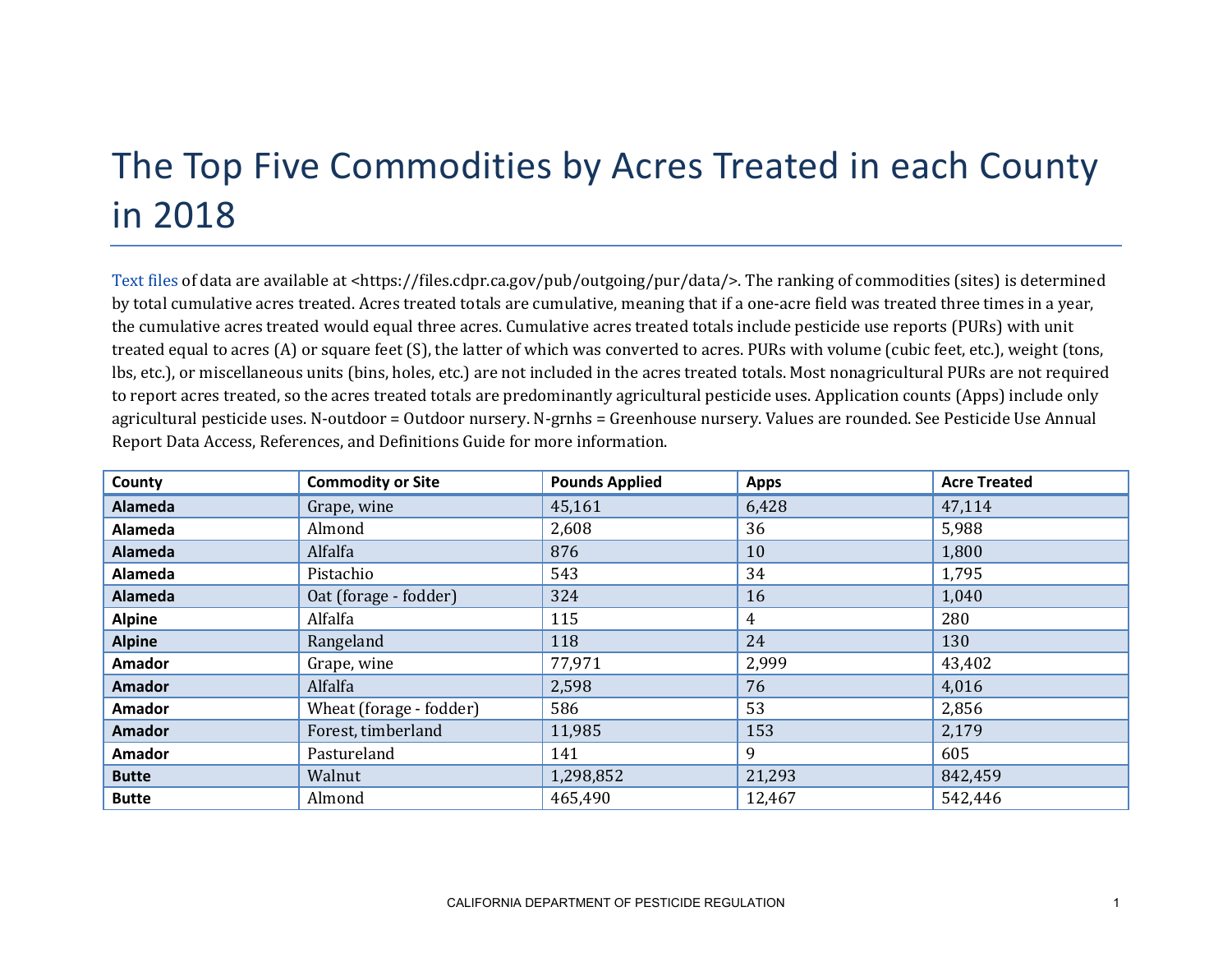| County              | <b>Commodity or Site</b>     | <b>Pounds Applied</b> | <b>Apps</b> | <b>Acre Treated</b> |
|---------------------|------------------------------|-----------------------|-------------|---------------------|
| <b>Butte</b>        | Rice                         | 759,986               | 6,632       | 513,802             |
| <b>Butte</b>        | Prune                        | 178,908               | 1,741       | 68,634              |
| <b>Butte</b>        | Uncultivated non-ag          | 13,207                | 284         | 10,447              |
| <b>Calaveras</b>    | Grape, wine                  | 12,158                | 1,004       | 7,254               |
| <b>Calaveras</b>    | Forest, timberland           | 15,133                | 212         | 4,495               |
| <b>Calaveras</b>    | Walnut                       | 5,388                 | 93          | 3,531               |
| <b>Calaveras</b>    | Rangeland                    | 404                   | 30          | 1,644               |
| <b>Calaveras</b>    | Almond                       | 490                   | 9           | 1,140               |
| Colusa              | Almond                       | 699,192               | 16,080      | 1,002,042           |
| Colusa              | Rice                         | 1,090,537             | 10,697      | 736,064             |
| Colusa              | Walnut                       | 328,623               | 4,955       | 247,543             |
| Colusa              | Uncultivated ag              | 75,975                | 1,131       | 91,894              |
| Colusa              | Tomato, processing           | 298,914               | 2,224       | 147,077             |
| <b>Contra Costa</b> | Corn, human consumption      | 28,056                | 2,954       | 79,165              |
| <b>Contra Costa</b> | Grape, wine                  | 162,246               | 2,510       | 36,470              |
| <b>Contra Costa</b> | Tomato, processing           | 53,636                | 813         | 35,115              |
| <b>Contra Costa</b> | Uncultivated ag              | 14,652                | 540         | 22,662              |
| <b>Contra Costa</b> | Alfalfa                      | 12,287                | 342         | 23,784              |
| <b>Del Norte</b>    | N-outdr flower               | 86,486                | 2,810       | 19,314              |
| <b>Del Norte</b>    | Forest, timberland           | 4,412                 | 211         | 2,959               |
| <b>Del Norte</b>    | Soil fumigation/preplant     | 114,363               | 50          | 426                 |
| <b>Del Norte</b>    | N-grnhs plants in containers | 273                   | 443         | 268                 |
| <b>Del Norte</b>    | N-outdr plants in containers | 151                   | 125         | 68                  |
| <b>El Dorado</b>    | Grape, wine                  | 52,682                | 3,153       | 29,787              |
| <b>El Dorado</b>    | Forest, timberland           | 44,296                | 772         | 10,850              |
| <b>El Dorado</b>    | Apple                        | 18,665                | 568         | 3,194               |
| <b>El Dorado</b>    | Rangeland                    | 303                   | 65          | 422                 |
| <b>El Dorado</b>    | Pear                         | 5,216                 | 89          | 515                 |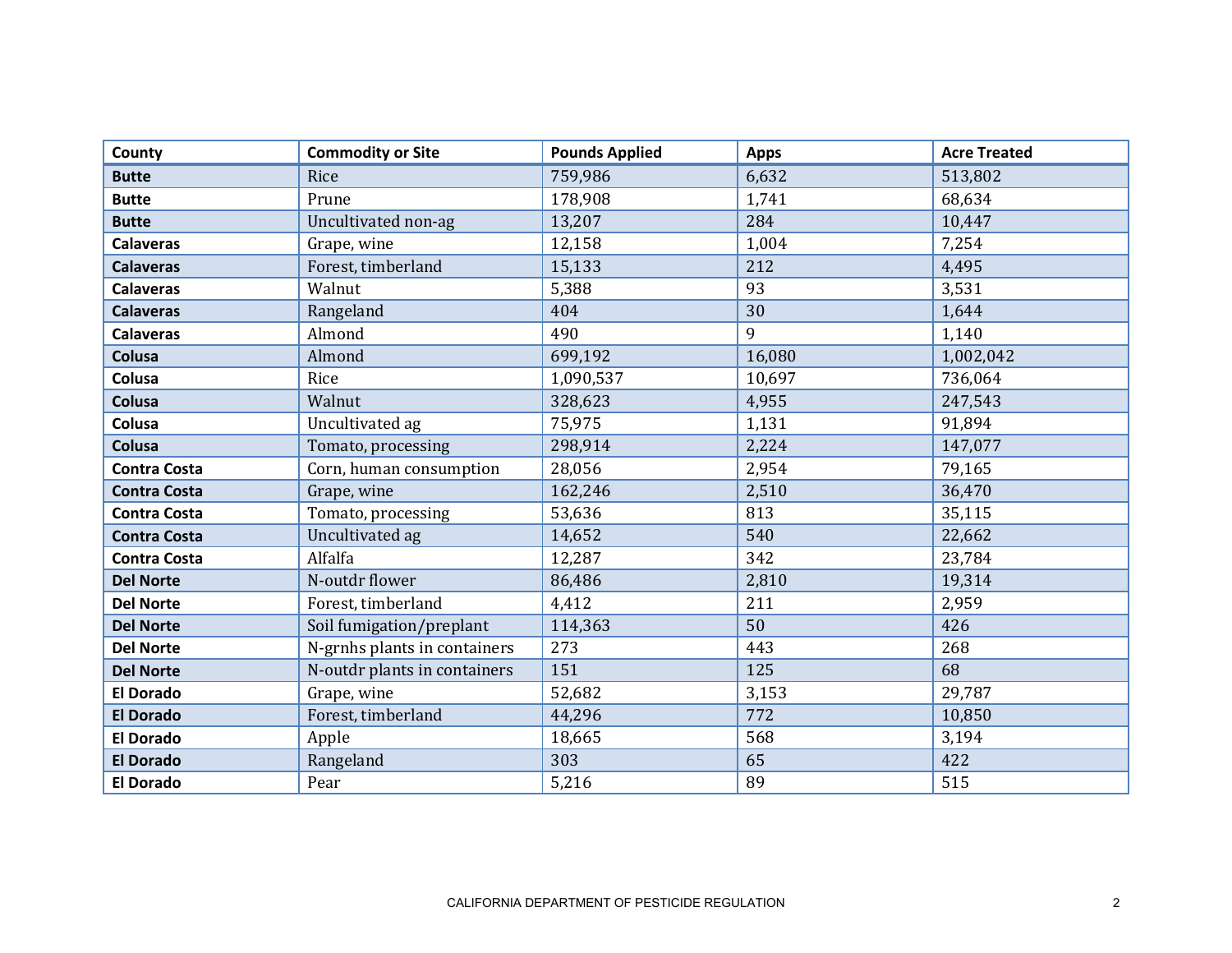| County          | <b>Commodity or Site</b> | <b>Pounds Applied</b> | <b>Apps</b>    | <b>Acre Treated</b> |
|-----------------|--------------------------|-----------------------|----------------|---------------------|
| Fresno          | Almond                   | 10,551,156            | 85,608         | 5,450,516           |
| Fresno          | Cotton                   | 1,095,094             | 20,696         | 1,902,008           |
| Fresno          | Pistachio                | 1,535,801             | 19,374         | 1,817,484           |
| Fresno          | Grape                    | 5,153,564             | 65,639         | 2,060,873           |
| <b>Fresno</b>   | Tomato, processing       | 5,661,384             | 9,438          | 1,074,542           |
| Glenn           | Almond                   | 781,816               | 14,480         | 924,543             |
| Glenn           | Rice                     | 735,645               | 8,218          | 471,356             |
| Glenn           | Walnut                   | 538,851               | 11,283         | 420,868             |
| Glenn           | Cotton                   | 23,489                | 652            | 47,462              |
| Glenn           | Olive                    | 76,299                | 1,649          | 46,729              |
| <b>Humboldt</b> | Forest, timberland       | 27,246                | 920            | 24,266              |
| Humboldt        | N-grnhs flower           | 1,212                 | 1,425          | 2,406               |
| Humboldt        | N-outdr flower           | 499                   | 178            | 186                 |
| <b>Humboldt</b> | Apple                    | 255                   | 31             | 114                 |
| <b>Humboldt</b> | Industrial hemp          | 224                   | 336            | 24                  |
| Imperial        | Alfalfa                  | 994,211               | 25,551         | 1,717,798           |
| <b>Imperial</b> | Corn, human consumption  | 119,996               | 5,695          | 320,609             |
| Imperial        | Sugarbeet                | 784,371               | 5,261          | 369,775             |
| Imperial        | Lettuce, leaf            | 128,253               | 15,659         | 300,585             |
| Imperial        | Onion, dry               | 241,874               | 4,141          | 214,420             |
| Inyo            | Alfalfa                  | 1,999                 | 50             | 2,887               |
| Inyo            | Garlic                   | 708                   | 13             | 780                 |
| Inyo            | Uncultivated non-ag      | 85                    | $\mathbf{0}$   | 206                 |
| Inyo            | Forage hay/silage        | 113                   | $\overline{4}$ | 120                 |
| Inyo            | Pastureland              | 58                    | 12             | 33                  |
| Kern            | Almond                   | 9,072,935             | 57,200         | 4,234,951           |
| <b>Kern</b>     | Grape                    | 4,856,770             | 46,362         | 2,271,750           |
| Kern            | Pistachio                | 2,145,517             | 19,281         | 1,733,994           |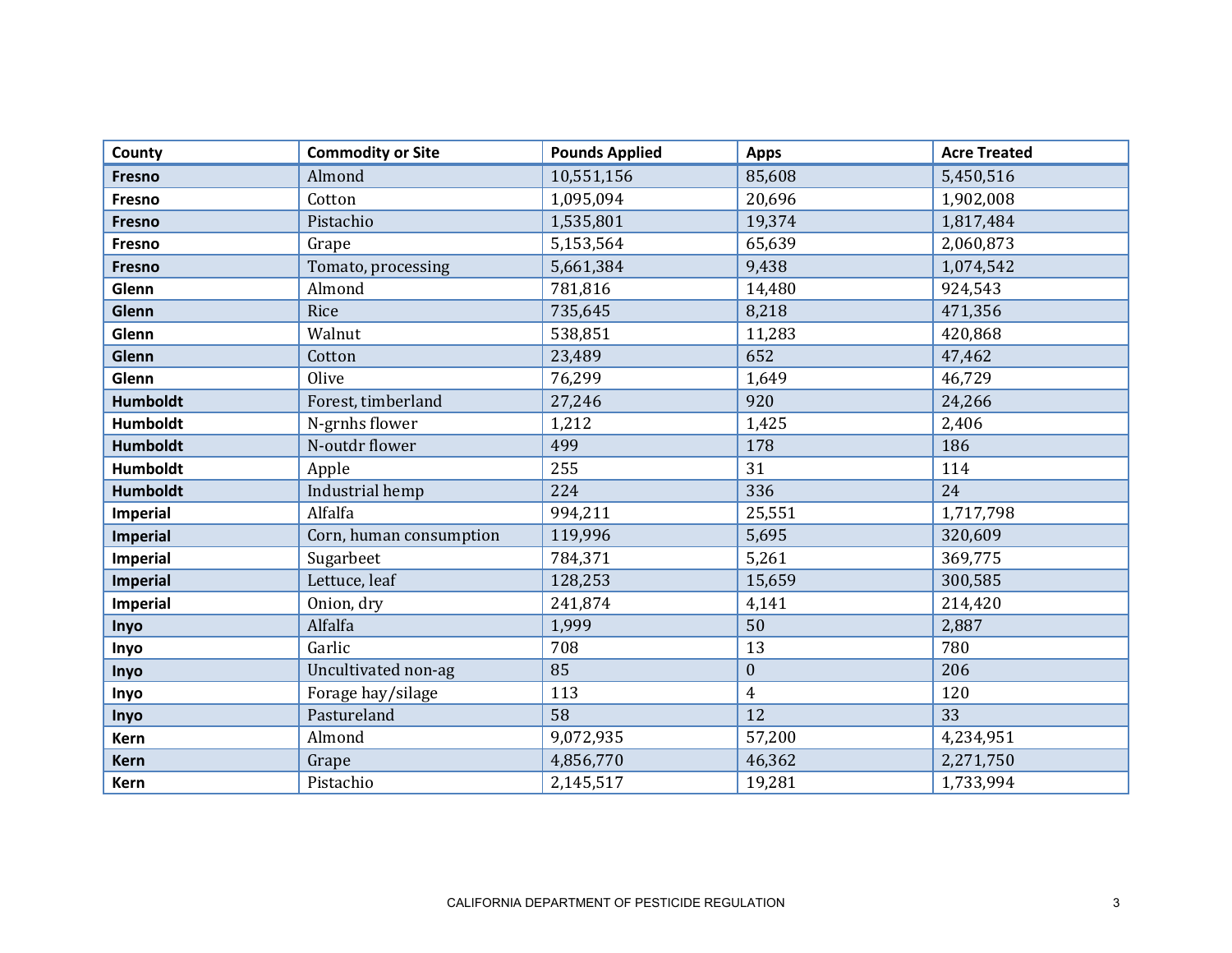| County             | <b>Commodity or Site</b>     | <b>Pounds Applied</b> | <b>Apps</b>      | <b>Acre Treated</b> |
|--------------------|------------------------------|-----------------------|------------------|---------------------|
| <b>Kern</b>        | Orange                       | 2,529,929             | 16,433           | 645,259             |
| Kern               | Cotton                       | 251,009               | 5,506            | 476,239             |
| <b>Kings</b>       | Cotton                       | 1,490,078             | 19,945           | 3,476,769           |
| <b>Kings</b>       | Almond                       | 961,854               | 13,139           | 792,898             |
| <b>Kings</b>       | Pistachio                    | 608,163               | 8,123            | 575,009             |
| <b>Kings</b>       | Safflower                    | 230,722               | 1,691            | 468,265             |
| <b>Kings</b>       | Tomato, processing           | 2,121,349             | 3,299            | 465,817             |
| Lake               | Grape, wine                  | 355,797               | 7,664            | 140,460             |
| Lake               | Pear                         | 338,019               | 3,253            | 63,122              |
| Lake               | Walnut                       | 6,130                 | 274              | 5,295               |
| Lake               | Forest, timberland           | 6,498                 | 33               | 4,446               |
| Lake               | Rights of way                | 3,375                 | 98               | 740                 |
| Lassen             | Alfalfa                      | 5,963                 | 327              | 16,810              |
| Lassen             | Forest, timberland           | 14,100                | 226              | 10,181              |
| Lassen             | Wheat                        | 1,297                 | 39               | 3,350               |
| Lassen             | Forage hay/silage            | 1,563                 | 53               | 3,225               |
| Lassen             | Strawberry                   | 58,263                | 152              | 3,651               |
| <b>Los Angeles</b> | Carrot                       | 513,781               | 331              | 27,341              |
| <b>Los Angeles</b> | Potato                       | 8,475                 | 173              | 16,177              |
| <b>Los Angeles</b> | Onion, dry                   | 11,795                | 240              | 14,285              |
| <b>Los Angeles</b> | N-outdr plants in containers | 9,492                 | 4,605            | 7,912               |
| <b>Los Angeles</b> | Golf course turf             | 1,960                 | $\boldsymbol{0}$ | 2,762               |
| <b>Madera</b>      | Almond                       | 4,483,770             | 45,867           | 2,791,938           |
| <b>Madera</b>      | Pistachio                    | 683,427               | 11,978           | 823,765             |
| <b>Madera</b>      | Grape, wine                  | 2,376,417             | 11,711           | 725,621             |
| <b>Madera</b>      | Grape                        | 1,333,525             | 10,447           | 470,628             |
| <b>Madera</b>      | Corn (forage - fodder)       | 28,116                | 998              | 53,527              |
| <b>Marin</b>       | Grape, wine                  | 5,604                 | 265              | 2,122               |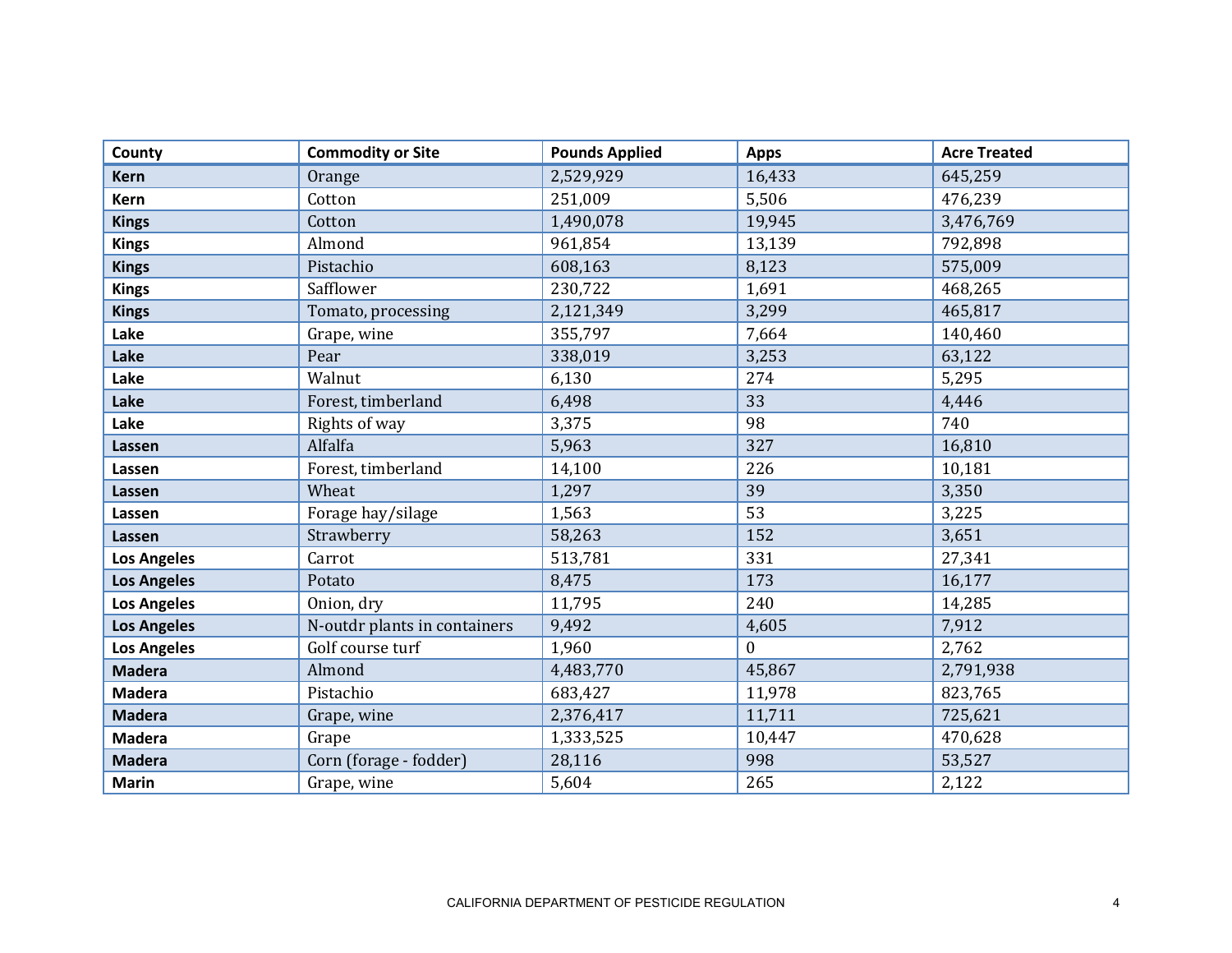| County           | <b>Commodity or Site</b> | <b>Pounds Applied</b> | <b>Apps</b>      | <b>Acre Treated</b> |
|------------------|--------------------------|-----------------------|------------------|---------------------|
| <b>Marin</b>     | Olive                    | 5,049                 | 159              | 758                 |
| <b>Marin</b>     | Pastureland              | 157                   | 15               | 405                 |
| <b>Marin</b>     | N-grnhs flower           | 3,961                 | $\boldsymbol{0}$ | 152                 |
| <b>Marin</b>     | N-grnhs transplants      | 15                    | $\boldsymbol{0}$ | 111                 |
| <b>Mariposa</b>  | Forest, timberland       | 1,237                 | 15               | 645                 |
| <b>Mariposa</b>  | Rangeland                | 155                   | 38               | 452                 |
| <b>Mariposa</b>  | Apple                    | 123                   | 45               | 141                 |
| <b>Mariposa</b>  | Water area               | 313                   | $\overline{7}$   | 133                 |
| <b>Mariposa</b>  | Recreation area          | 37                    | 13               | 95                  |
| <b>Mendocino</b> | Grape, wine              | 587,456               | 11,166           | 205,203             |
| Mendocino        | Forest, timberland       | 28,673                | 716              | 30,828              |
| Mendocino        | Pear                     | 127,872               | 1,004            | 37,271              |
| <b>Mendocino</b> | Alfalfa                  | 146                   | $\overline{4}$   | 240                 |
| <b>Mendocino</b> | Apple                    | 1,738                 | 43               | 222                 |
| <b>Merced</b>    | Almond                   | 2,833,744             | 48,358           | 2,546,188           |
| <b>Merced</b>    | Cotton                   | 350,676               | 16,732           | 779,702             |
| <b>Merced</b>    | Alfalfa                  | 215,448               | 7,461            | 407,948             |
| <b>Merced</b>    | Corn (forage - fodder)   | 163,959               | 5,726            | 281,778             |
| <b>Merced</b>    | Tomato, processing       | 1,445,676             | 5,242            | 323,348             |
| <b>Modoc</b>     | Alfalfa                  | 36,854                | 1,859            | 127,432             |
| <b>Modoc</b>     | Potato                   | 60,339                | 530              | 31,641              |
| <b>Modoc</b>     | Onion, dry               | 10,058                | 348              | 25,917              |
| <b>Modoc</b>     | Wheat                    | 3,873                 | 213              | 14,099              |
| <b>Modoc</b>     | Mint                     | 2,956                 | 152              | 9,544               |
| <b>Mono</b>      | Alfalfa                  | 12,372                | 240              | 18,309              |
| <b>Mono</b>      | Wheat (forage - fodder)  | 505                   | 14               | 1,030               |
| <b>Mono</b>      | Forage hay/silage        | 209                   | $\overline{4}$   | 184                 |
| <b>Mono</b>      | Pastureland              | 48                    | 3                | 196                 |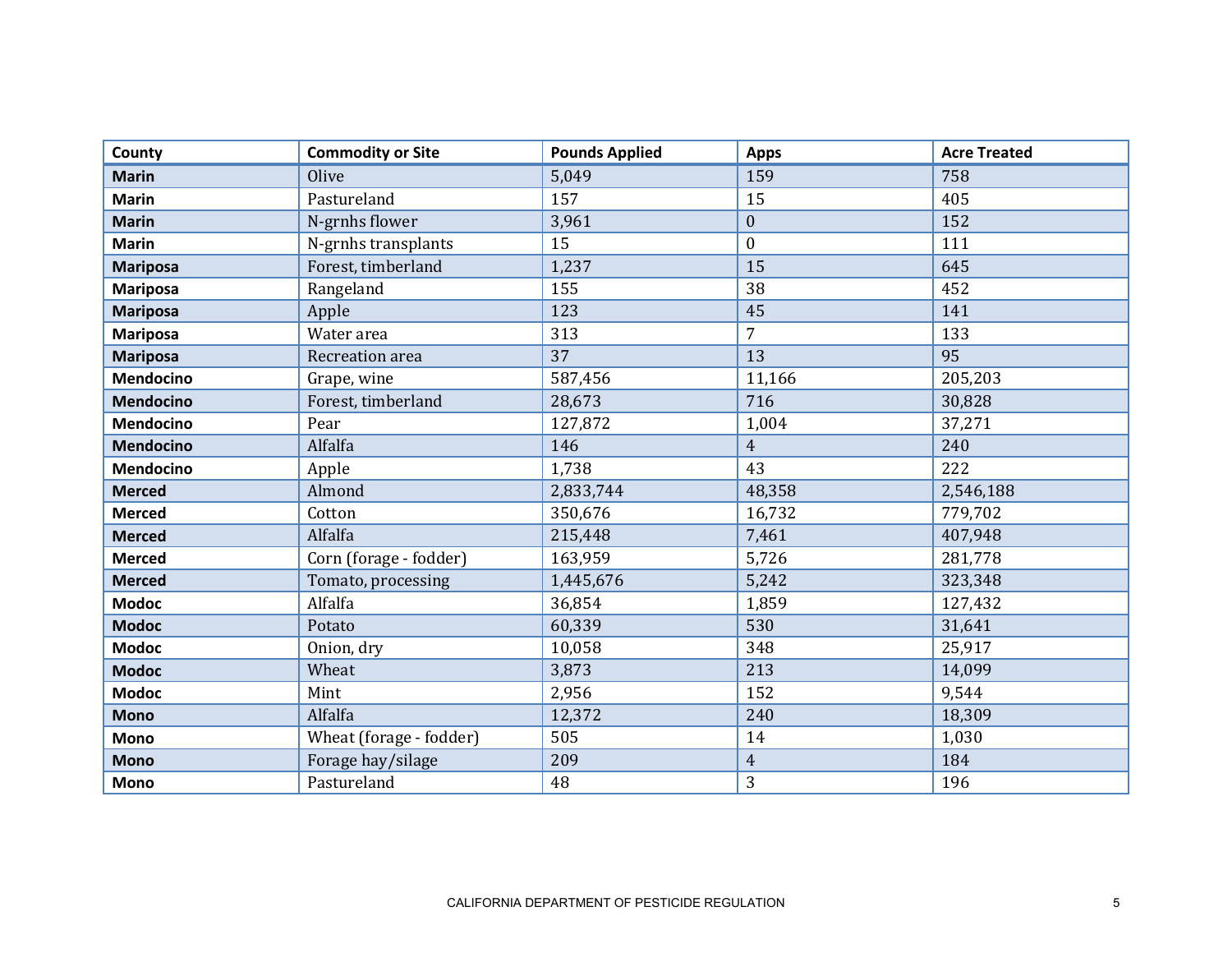| County          | <b>Commodity or Site</b>     | <b>Pounds Applied</b> | <b>Apps</b>    | <b>Acre Treated</b> |
|-----------------|------------------------------|-----------------------|----------------|---------------------|
| <b>Mono</b>     | Garlic                       | 12                    | 3              | 18                  |
| <b>Monterey</b> | Grape, wine                  | 2,115,544             | 48,505         | 1,422,058           |
| <b>Monterey</b> | Lettuce, leaf                | 734,675               | 141,610        | 1,433,866           |
| <b>Monterey</b> | Lettuce, head                | 427,342               | 77,270         | 898,977             |
| <b>Monterey</b> | Strawberry                   | 2,707,942             | 23,050         | 613,066             |
| <b>Monterey</b> | Broccoli                     | 259,454               | 40,505         | 418,248             |
| <b>Napa</b>     | Grape, wine                  | 1,404,631             | 93,411         | 778,306             |
| <b>Napa</b>     | Wheat                        | 418                   | 5              | 822                 |
| <b>Napa</b>     | Olive                        | 708                   | 407            | 564                 |
| <b>Napa</b>     | Oat (forage - fodder)        | 355                   | 25             | 450                 |
| <b>Napa</b>     | Uncultivated ag              | 829                   | 72             | 265                 |
| Nevada          | Grape, wine                  | 19,188                | 454            | 7,072               |
| <b>Nevada</b>   | Forest, timberland           | 3,078                 | 64             | 1,996               |
| <b>Nevada</b>   | Uncultivated non-ag          | 18                    | 5              | 354                 |
| <b>Nevada</b>   | Pastureland                  | 42                    | $\overline{2}$ | 203                 |
| <b>Nevada</b>   | Golf course turf             | 403                   | $\mathbf{0}$   | 291                 |
| Orange          | N-outdr plants in containers | 6,284                 | 4,657          | 15,149              |
| Orange          | Strawberry                   | 68,934                | 384            | 8,883               |
| Orange          | Pepper, fruiting             | 9,386                 | 292            | 4,391               |
| Orange          | Golf course turf             | 6,071                 | 17             | 4,034               |
| Orange          | Avocado                      | 15,891                | 299            | 4,096               |
| <b>Placer</b>   | Rice                         | 131,279               | 1,055          | 60,971              |
| <b>Placer</b>   | Walnut                       | 122,525               | 496            | 28,192              |
| Placer          | Almond                       | 4,586                 | 141            | 11,208              |
| <b>Placer</b>   | N-outdr plants in containers | 2,199                 | 1,203          | 2,324               |
| <b>Placer</b>   | Forage hay/silage            | 524                   | 16             | 1,075               |
| <b>Plumas</b>   | Forest, timberland           | 19,260                | 266            | 11,001              |
| <b>Plumas</b>   | Alfalfa                      | 1,753                 | 38             | 4,795               |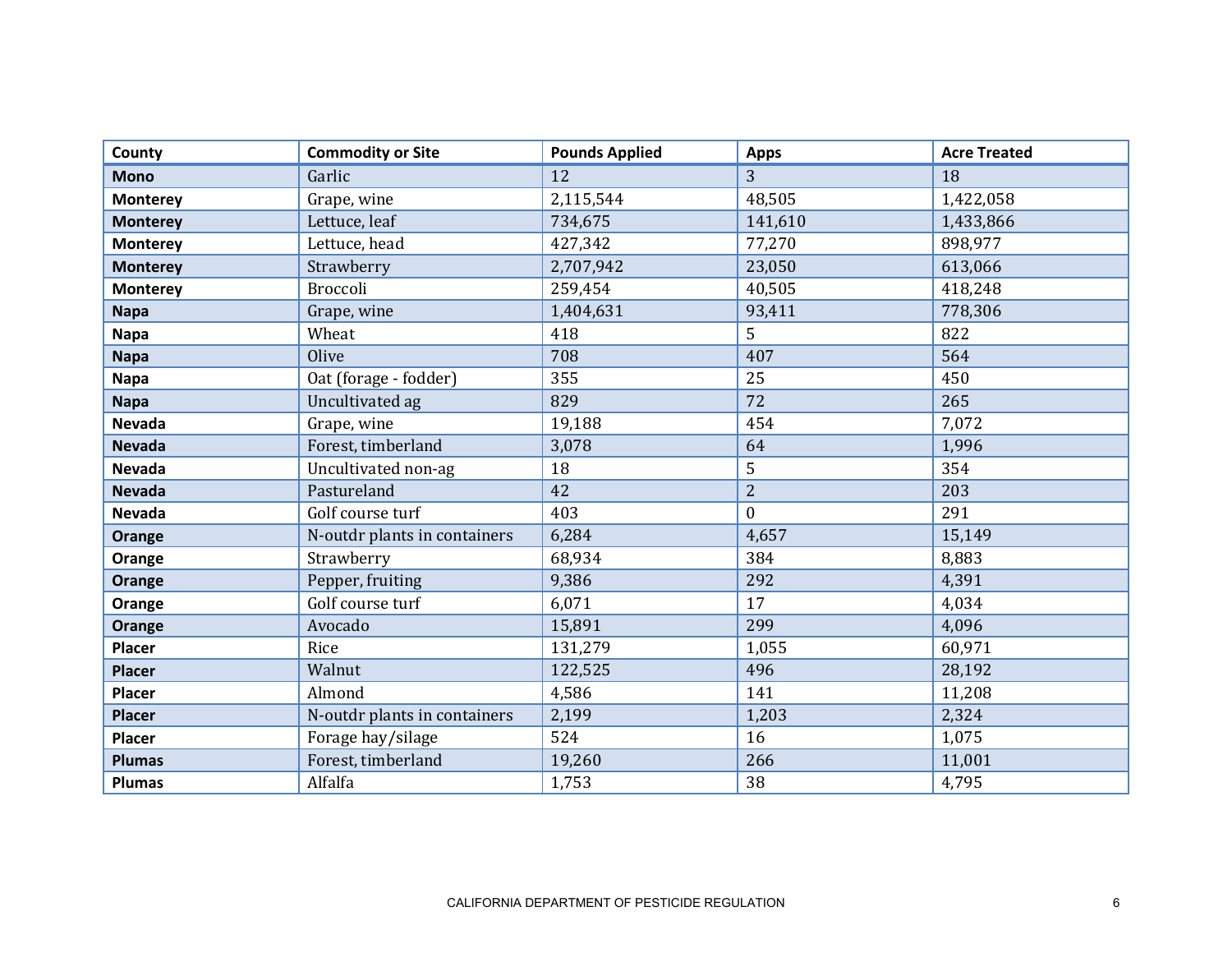| County            | <b>Commodity or Site</b>     | <b>Pounds Applied</b> | <b>Apps</b>    | <b>Acre Treated</b> |
|-------------------|------------------------------|-----------------------|----------------|---------------------|
| <b>Plumas</b>     | Rangeland                    | $\overline{4}$        | $\mathbf{1}$   | 1,621               |
| <b>Plumas</b>     | Forage hay/silage            | 467                   | 10             | 840                 |
| <b>Plumas</b>     | Grain                        | 130                   | $\overline{2}$ | 240                 |
| <b>Riverside</b>  | Alfalfa                      | 320,820               | 19,112         | 805,847             |
| <b>Riverside</b>  | Cotton                       | 81,584                | 4,170          | 200,941             |
| <b>Riverside</b>  | Grape                        | 338,313               | 7,650          | 223,339             |
| <b>Riverside</b>  | Pepper, fruiting             | 526,263               | 2,847          | 84,297              |
| <b>Riverside</b>  | Lemon                        | 319,463               | 1,652          | 75,664              |
| <b>Sacramento</b> | Grape, wine                  | 3,750,266             | 13,455         | 756,073             |
| Sacramento        | Pear                         | 699,274               | 3,044          | 134,136             |
| <b>Sacramento</b> | Rice                         | 109,822               | 916            | 65,044              |
| Sacramento        | Alfalfa                      | 34,262                | 1,880          | 59,485              |
| <b>Sacramento</b> | Corn, grain                  | 17,346                | 1,326          | 39,106              |
| San Benito        | Lettuce, leaf                | 72,259                | 14,847         | 113,689             |
| <b>San Benito</b> | Grape, wine                  | 131,709               | 4,916          | 81,517              |
| San Benito        | Spinach                      | 30,595                | 9,645          | 62,793              |
| <b>San Benito</b> | Pepper, fruiting             | 143,326               | 1,984          | 42,435              |
| <b>San Benito</b> | Lettuce, head                | 12,261                | 2,670          | 26,090              |
| San Bernardino    | N-outdr plants in containers | 5,992                 | 1,237          | 73,595              |
| San Bernardino    | Orange                       | 24,094                | 2,339          | 17,126              |
| San Bernardino    | Alfalfa                      | 11,732                | 161            | 15,667              |
| San Bernardino    | Wheat (forage - fodder)      | 1,645                 | 83             | 3,080               |
| San Bernardino    | Lemon                        | 1,169                 | 97             | 3,035               |
| San Diego         | N-outdr plants in containers | 79,240                | 28,301         | 51,860              |
| <b>San Diego</b>  | Avocado                      | 109,583               | 3,465          | 57,740              |
| San Diego         | Tomato                       | 120,474               | 1,195          | 46,467              |
| <b>San Diego</b>  | Orange                       | 61,148                | 1,490          | 40,108              |
| <b>San Diego</b>  | N-outdr flower               | 38,003                | 6,280          | 20,742              |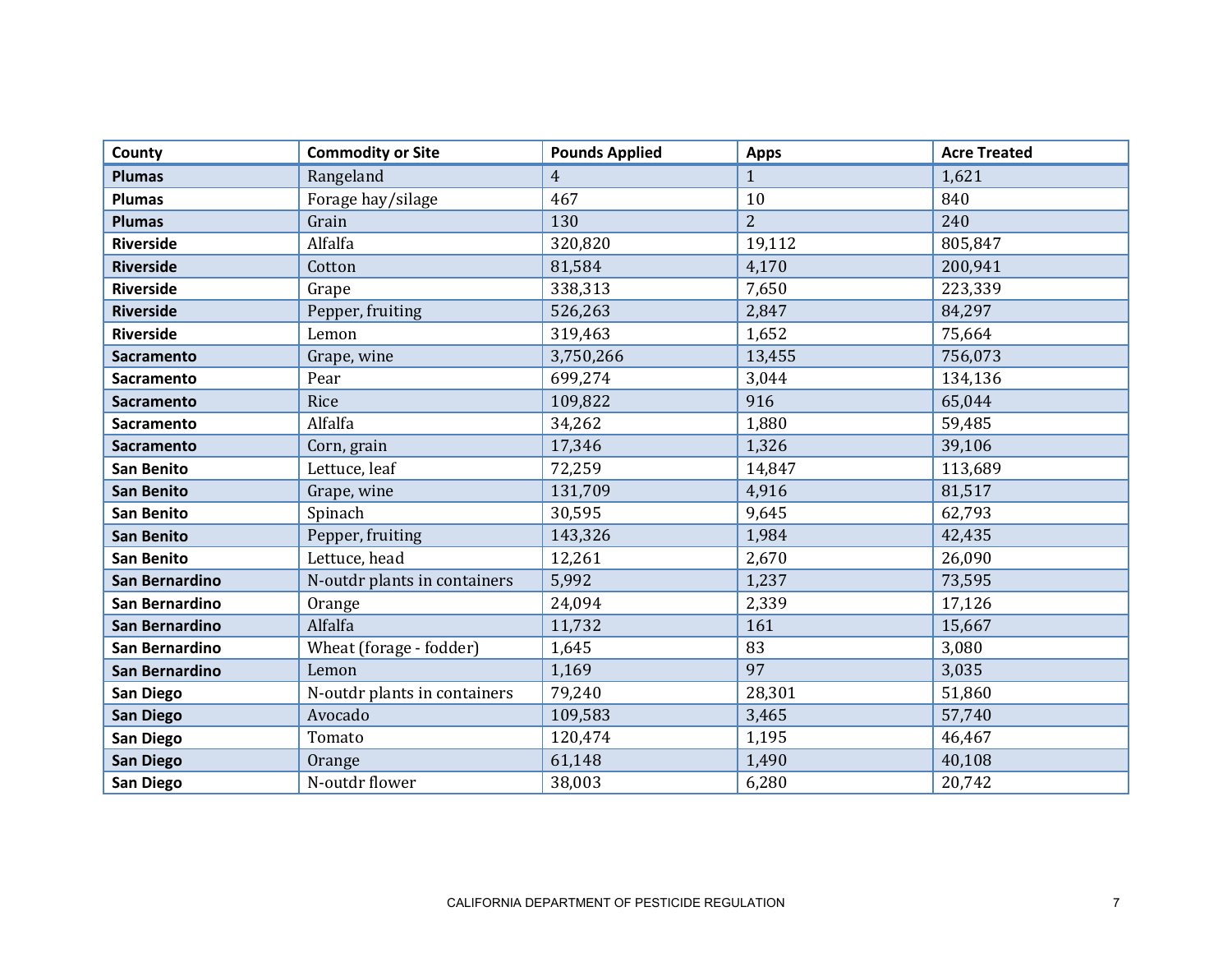| County               | <b>Commodity or Site</b>     | <b>Pounds Applied</b> | <b>Apps</b>      | <b>Acre Treated</b> |
|----------------------|------------------------------|-----------------------|------------------|---------------------|
| <b>San Francisco</b> | N-grnhs flower               | 4,843                 | $\mathbf{0}$     | 3,643               |
| <b>San Francisco</b> | N-outdr flower               | 60                    | $\boldsymbol{0}$ | 86                  |
| <b>San Francisco</b> | N-grnhs plants in containers | 24                    | $\mathbf{0}$     | 114                 |
| <b>San Francisco</b> | Industrial hemp              | 121                   | 784              | 32                  |
| <b>San Francisco</b> | Golf course turf             | 162                   | $\mathbf{0}$     | 29                  |
| San Joaquin          | Almond                       | 1,517,150             | 31,995           | 1,213,378           |
| San Joaquin          | Grape, wine                  | 6,772,966             | 41,757           | 1,477,955           |
| San Joaquin          | Walnut                       | 1,393,846             | 26,979           | 859,145             |
| San Joaquin          | Alfalfa                      | 171,073               | 8,170            | 345,339             |
| San Joaquin          | Cherry                       | 540,859               | 19,432           | 341,807             |
| San Luis Obispo      | Grape, wine                  | 870,564               | 21,631           | 778,380             |
| San Luis Obispo      | Strawberry                   | 1,093,619             | 6,427            | 293,140             |
| San Luis Obispo      | Lettuce, head                | 41,220                | 8,080            | 69,356              |
| San Luis Obispo      | Broccoli                     | 30,055                | 5,579            | 50,838              |
| San Luis Obispo      | Cauliflower                  | 20,937                | 3,292            | 32,015              |
| <b>San Mateo</b>     | Brussels sprout              | 65,926                | 1,161            | 13,831              |
| <b>San Mateo</b>     | N-grnhs plants in containers | 5,720                 | 4,052            | 2,687               |
| <b>San Mateo</b>     | Uncultivated ag              | 691                   | 125              | 840                 |
| <b>San Mateo</b>     | Fava bean                    | 437                   | 246              | 1,481               |
| <b>San Mateo</b>     | Golf course turf             | 4,924                 | $\mathbf{0}$     | 1,546               |
| Santa Barbara        | Strawberry                   | 2,168,726             | 18,910           | 602,958             |
| Santa Barbara        | Grape, wine                  | 1,243,063             | 18,204           | 598,368             |
| Santa Barbara        | Lettuce, head                | 102,845               | 17,904           | 203,299             |
| Santa Barbara        | Broccoli                     | 87,354                | 16,255           | 163,691             |
| Santa Barbara        | Uncultivated ag              | 8,751                 | 681              | 78,902              |
| Santa Clara          | Pepper, fruiting             | 224,440               | 1,841            | 48,752              |
| <b>Santa Clara</b>   | Lettuce, leaf                | 21,519                | 4,315            | 41,512              |
| Santa Clara          | Corn, human consumption      | 4,357                 | 1,715            | 19,840              |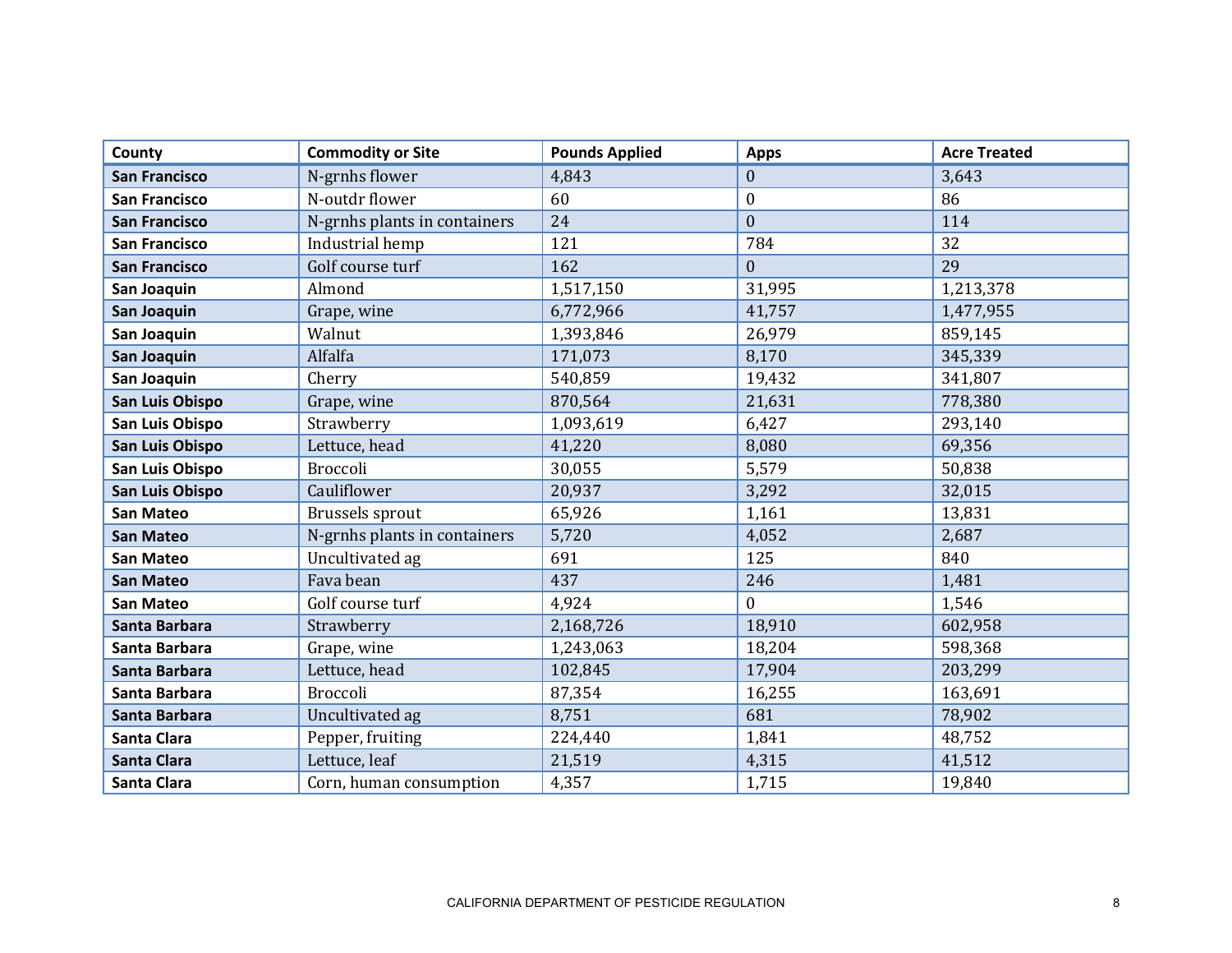| County             | <b>Commodity or Site</b> | <b>Pounds Applied</b> | <b>Apps</b>      | <b>Acre Treated</b> |
|--------------------|--------------------------|-----------------------|------------------|---------------------|
| <b>Santa Clara</b> | Cherry                   | 22,947                | 659              | 18,938              |
| Santa Clara        | Tomato                   | 51,988                | 695              | 15,600              |
| <b>Santa Cruz</b>  | Strawberry               | 638,812               | 6,028            | 114,435             |
| <b>Santa Cruz</b>  | Raspberry                | 178,479               | 2,854            | 40,501              |
| <b>Santa Cruz</b>  | Lettuce, leaf            | 19,907                | 2,947            | 34,033              |
| <b>Santa Cruz</b>  | Brussels sprout          | 88,890                | 1,714            | 29,504              |
| <b>Santa Cruz</b>  | Lettuce, head            | 19,988                | 2,442            | 31,987              |
| <b>Shasta</b>      | Forest, timberland       | 79,467                | 1,298            | 45,832              |
| <b>Shasta</b>      | Walnut                   | 24,465                | 1,054            | 20,009              |
| <b>Shasta</b>      | Forage hay/silage        | 2,888                 | 134              | 6,218               |
| <b>Shasta</b>      | Wheat                    | 1,671                 | 186              | 5,079               |
| <b>Shasta</b>      | Timothy                  | 1,929                 | 102              | 4,285               |
| <b>Sierra</b>      | Rangeland                | 3                     | $\boldsymbol{0}$ | 1,500               |
| <b>Sierra</b>      | Forest, timberland       | 1,820                 | 69               | 1,703               |
| <b>Sierra</b>      | Alfalfa                  | 160                   | $\, 8$           | 272                 |
| <b>Sierra</b>      | Wheat (forage - fodder)  | 103                   | $\mathbf{1}$     | 50                  |
| <b>Sierra</b>      | Pastureland              | $\overline{2}$        | $\mathbf{1}$     | 10                  |
| Siskiyou           | Alfalfa                  | 40,560                | 1,801            | 108,433             |
| Siskiyou           | Potato                   | 111,987               | 762              | 39,134              |
| Siskiyou           | Strawberry               | 136,197               | 1,114            | 45,031              |
| Siskiyou           | Onion, dry               | 6,835                 | 535              | 23,704              |
| Siskiyou           | Forest, timberland       | 56,361                | 476              | 23,415              |
| <b>Solano</b>      | Almond                   | 237,336               | 3,982            | 271,752             |
| <b>Solano</b>      | Alfalfa                  | 103,231               | 3,561            | 179,191             |
| <b>Solano</b>      | Uncultivated ag          | 82,028                | 2,895            | 133,539             |
| <b>Solano</b>      | Walnut                   | 143,489               | 3,081            | 121,088             |
| Solano             | Tomato, processing       | 200,596               | 2,487            | 108,500             |
| Sonoma             | Grape, wine              | 2,389,220             | 88,060           | 1,154,619           |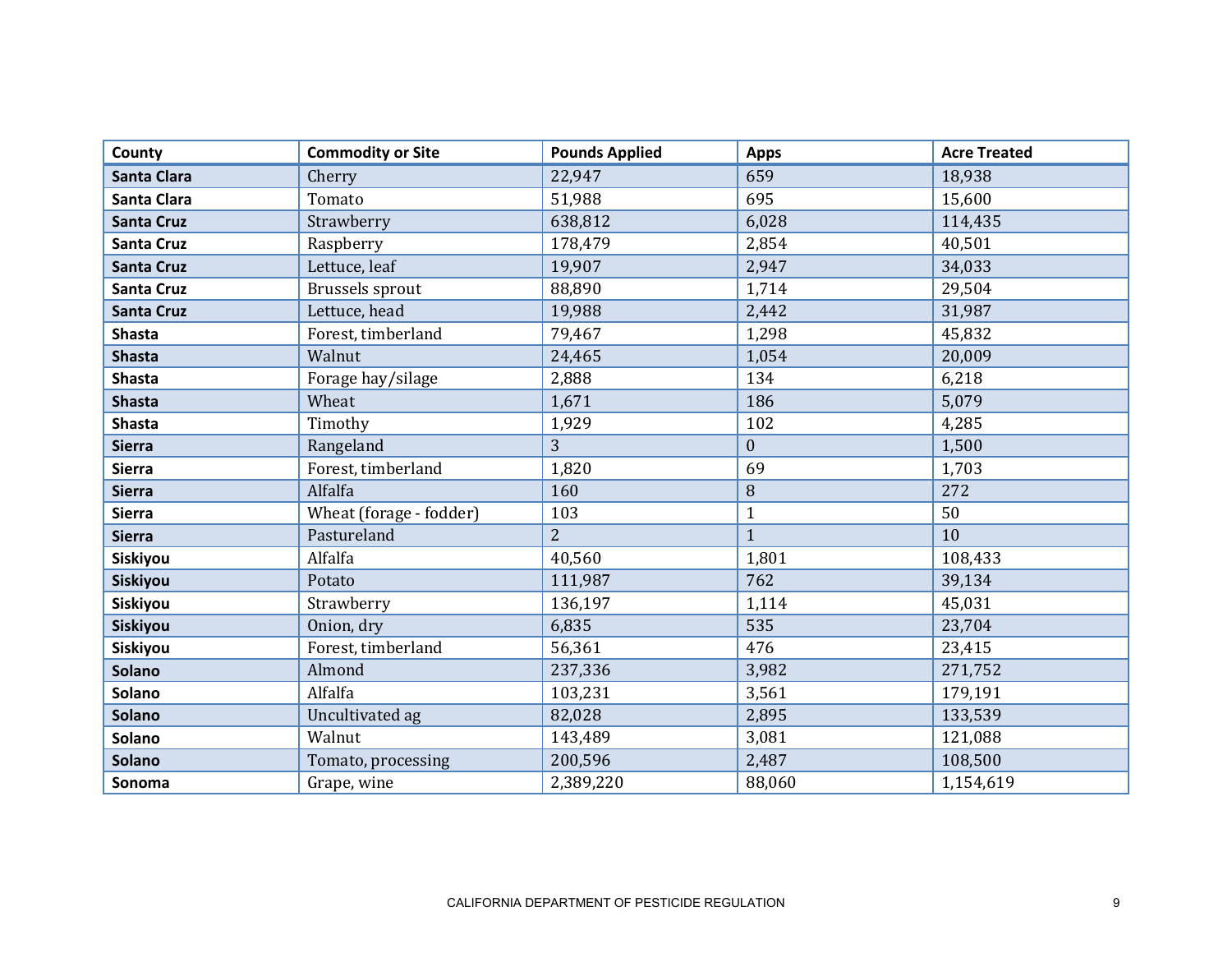| County            | <b>Commodity or Site</b>     | <b>Pounds Applied</b> | <b>Apps</b>    | <b>Acre Treated</b> |
|-------------------|------------------------------|-----------------------|----------------|---------------------|
| <b>Sonoma</b>     | Rangeland                    | 1,429                 | 61             | 8,279               |
| Sonoma            | <b>Oat</b>                   | 2,329                 | 68             | 8,003               |
| Sonoma            | Apple                        | 53,017                | 826            | 6,823               |
| Sonoma            | N-outdr plants in containers | 760                   | 722            | 2,161               |
| <b>Stanislaus</b> | Almond                       | 4,772,367             | 71,503         | 3,400,103           |
| <b>Stanislaus</b> | Walnut                       | 773,502               | 16,988         | 503,296             |
| <b>Stanislaus</b> | Corn (forage - fodder)       | 133,524               | 5,076          | 211,266             |
| <b>Stanislaus</b> | Grape, wine                  | 645,004               | 3,525          | 180,734             |
| <b>Stanislaus</b> | Alfalfa                      | 64,804                | 2,568          | 100,197             |
| <b>Sutter</b>     | Rice                         | 1,087,882             | 7,331          | 655,539             |
| <b>Sutter</b>     | Walnut                       | 683,992               | 13,112         | 384,290             |
| <b>Sutter</b>     | Almond                       | 121,136               | 2,678          | 116,460             |
| <b>Sutter</b>     | Prune                        | 259,935               | 2,941          | 108,164             |
| <b>Sutter</b>     | Peach                        | 284,002               | 4,804          | 105,927             |
| <b>Tehama</b>     | Walnut                       | 548,779               | 14,613         | 422,418             |
| <b>Tehama</b>     | Almond                       | 192,113               | 4,570          | 234,651             |
| <b>Tehama</b>     | Prune                        | 74,793                | 1,804          | 46,812              |
| <b>Tehama</b>     | Olive                        | 29,887                | 826            | 27,385              |
| <b>Tehama</b>     | Forest, timberland           | 39,364                | 560            | 16,904              |
| <b>Trinity</b>    | Forest, timberland           | 20,875                | 611            | 18,345              |
| <b>Trinity</b>    | Peach                        | 8                     | $\overline{2}$ | $\mathbf{1}$        |
| <b>Trinity</b>    | Pear                         | $\mathbf{1}$          | $\overline{2}$ | $\mathbf{1}$        |
| <b>Trinity</b>    | Apple                        | $\mathbf{1}$          | $\overline{2}$ | $\mathbf{1}$        |
| <b>Tulare</b>     | Orange                       | 6,651,593             | 82,603         | 1,588,858           |
| <b>Tulare</b>     | Almond                       | 2,132,543             | 22,578         | 1,264,362           |
| <b>Tulare</b>     | Grape                        | 2,752,743             | 30,989         | 1,306,998           |
| <b>Tulare</b>     | Pistachio                    | 608,044               | 12,988         | 713,487             |
| <b>Tulare</b>     | Corn (forage - fodder)       | 266,998               | 8,532          | 446,365             |